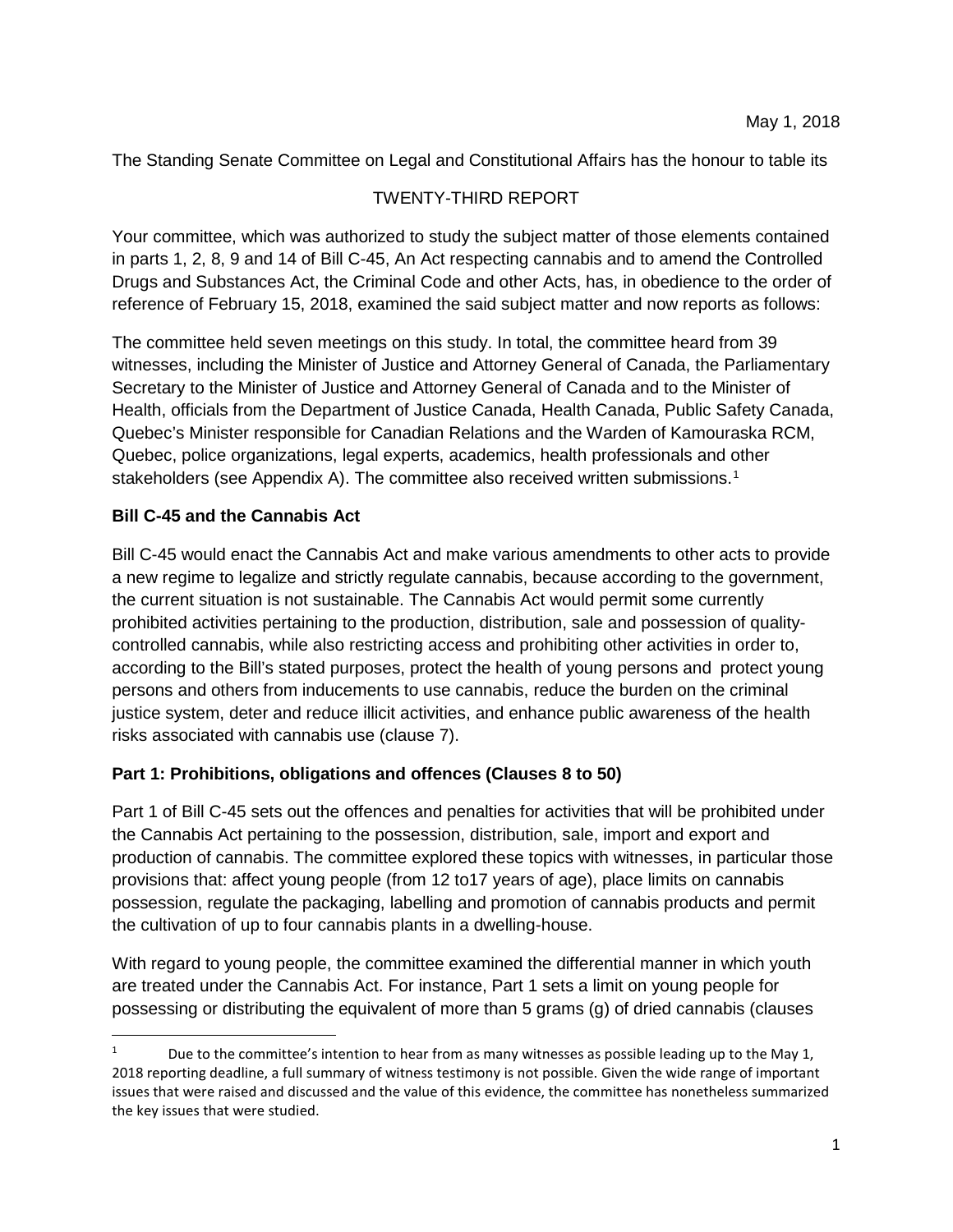$8(1)(c)$ ) and  $9(1)(b)$ ) and prohibits them from cultivating, propagating or harvesting cannabis (clauses 12(6) and (7)). The committee was informed by government representatives that all provincial and territorial legislatures intend to prohibit cannabis possession and use for youth through their own laws in accordance with their own jurisdiction.<sup>2</sup> Clause 5 states that the *Youth Criminal Justice Act*[3](#page-1-1) applies in respect of contraventions of the Act and its regulations. While this law is intended to ensure youth are dealt with under the criminal law in a manner that is appropriate for their age, the committee heard that the effect of the Cannabis Act will be that the criminal law will be used to prohibit an activity for young people that will be legal for adults. For example, a young person could face criminal charges for having 6 g of cannabis, whereas an adult possessing less than 30 g would not. [4](#page-1-2) The committee explored many questions with witnesses concerning the best ways to protect youth from the negative health consequences associated with cannabis use, including the roles played by criminal laws and by public awareness campaigns (targeting youth, their families and their educators) in preventing youth consumption of cannabis.

The committee engaged with witnesses on matters pertaining to the permissions and restrictions with regard to the possession and cultivation of cannabis in a "dwelling-house", in particular how the Cannabis Act places no restriction on the amount of licit cannabis that may be kept in a dwelling-house, imposes a limit of 30 g of licit cannabis that may be carried in public places, and limits the cultivation of cannabis in a dwelling-house to four plants (clauses 12(4)(b) and 12(5)). Concerns were raised that the lack of a limit on the possession of dried cannabis in a home might prevent law enforcement agencies from identifying an illegal cannabis operation.<sup>[5](#page-1-3)</sup> Concerns were also raised that the home cultivation limit of four cannabis plants could be difficult for law enforcement to enforce and that home cultivation in general could risk more cannabis being diverted to the illicit market. [6](#page-1-4) Home safety concerns were also discussed, given that home cultivation could present a risk that young people would have access to the plants and consume them.<sup>[7](#page-1-5)</sup> Also, indoor cannabis cultivation uses large amounts of electricity, involves

<span id="page-1-0"></span>See the testimony of Eric Costen, Health Canada; Carole Morency, Department of Justice; Paul Saint-Denis, Department of Justice; Diane Labelle, Department of Justice [\(21 March 2018\)](https://sencanada.ca/en/Content/Sen/Committee/421/LCJC/53885-e); Trevor Bhupsingh, Public Safety Canada [\(22 March 2018\)](https://sencanada.ca/en/Content/Sen/Committee/421/LCJC/53895-e); Jody Wilson-Raybould, Minister of Justice and Attorney General of Canada [\(28](https://sencanada.ca/en/Content/Sen/Committee/421/LCJC/53920-e)  [March 2018\)](https://sencanada.ca/en/Content/Sen/Committee/421/LCJC/53920-e); Bill Blair, Parliamentary Secretary to the Minister of Justice and Attorney General of Canada and to the Minister of Health (25 April 2018), among others.<br><sup>3</sup> *<u>[Youth Criminal Justice Act](http://www.laws-lois.justice.gc.ca/eng/acts/Y-1.5/index.html)</u>*, S.C. 2002, c. 1.<br><sup>4</sup> See the testimony of Carela Marenoy, Depart

<span id="page-1-1"></span>

<span id="page-1-2"></span>See the testimony of Carole Morency, Department of Justice; Diane Labelle, Department of Justice (21 [March 2018\)](https://sencanada.ca/en/Content/Sen/Committee/421/LCJC/53885-e); Jody Wilson-Raybould, Minister of Justice and Attorney General of Canada [\(28 March 2018\)](https://sencanada.ca/en/Content/Sen/Committee/421/LCJC/53920-e); Michael Spratt, Criminal Lawyers' Association [\(29 March 2018\)](https://sencanada.ca/en/Content/Sen/Committee/421/LCJC/53932-e); Pascal Lévesque, Barreau du Québec (18 April 2018), among others.

<span id="page-1-3"></span><sup>5</sup> See the testimony of Mario Harel, Canadian Association of Chiefs of Police; Mike Serr, Canadian Association of Chiefs of Police; Tom Stamatakis, Canadian Police Association [\(29 March 2018\)](https://sencanada.ca/en/Content/Sen/Committee/421/LCJC/53932-e); John Dickie, Canadian Federation of Apartment Associations (19 April 2018), among others.

<span id="page-1-4"></span>See the testimony of Dennis Daley, RCMP [\(22 March 2018\)](https://sencanada.ca/en/Content/Sen/Committee/421/LCJC/53895-e); Benedikt Fischer, Centre for Addiction and Mental Health [\(28 March 2018\)](https://sencanada.ca/en/Content/Sen/Committee/421/LCJC/53920-e); Mario Harel, Canadian Association of Chiefs of Police; Tom Stamatakis, Canadian Police Association [\(29 March 2018\)](https://sencanada.ca/en/Content/Sen/Committee/421/LCJC/53932-e); John Dickie, Canadian Federation of Apartment Associations (19 April 2018), among others.

<span id="page-1-5"></span>See the testimony of Serge Brochu, University of Montreal [\(28 March 2018\)](https://sencanada.ca/en/Content/Sen/Committee/421/LCJC/53920-e); Mario Harel, Canadian Association of Chiefs of Police [\(29 March 2018\)](https://sencanada.ca/en/Content/Sen/Committee/421/LCJC/53932-e); Karine J. Igartua, Association des médecins psychiatres du Québec (18 April 2018), among others.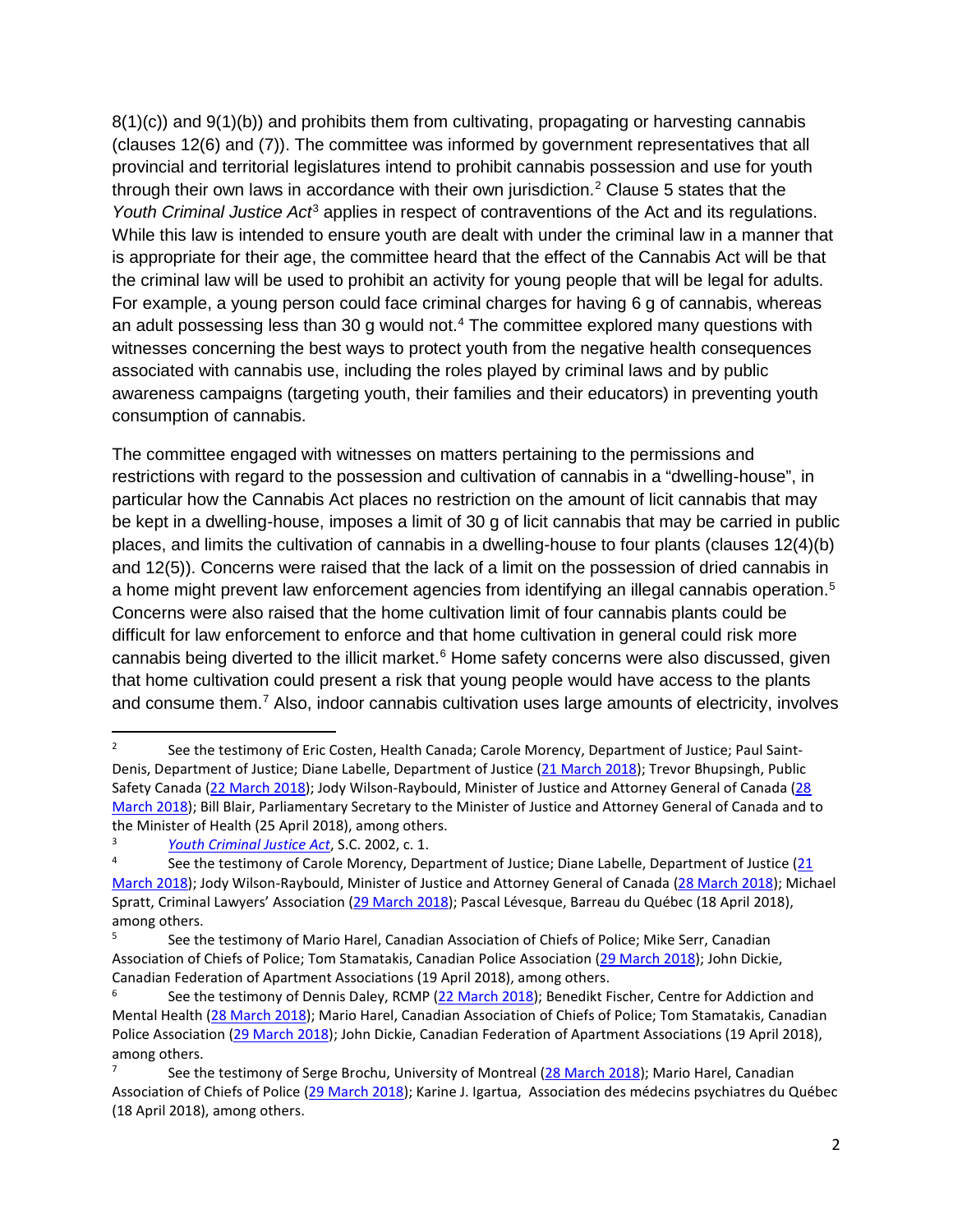high humidity levels, and may raise electrical and fire safety issues, which present problems for landlords.<sup>[8](#page-2-0)</sup> It was explained to the committee that the Government of Canada's position is that the cultivation of four cannabis plants is a reasonable amount that would not defeat the purposes of Bill C-45. [9](#page-2-1)

The committee reviewed the maximum penalties included for offences in the Bill, some of which are set at 14 years of imprisonment. When permanent residents and foreign nationals (among others) are charged with offences having maximum penalties of 10 or more years of imprisonment, they will be deemed inadmissible to Canada for reasons of serious criminality under the *Immigration and Refugee Protection Act[10](#page-2-2)* (clauses 9(5)(a)(i), 10(5)(a), 11(3)(a), 12(9)(a) and 14(2)(a), and section 36(1) of the *Immigration and Refugee Protection Act*). In addition to concerns being raised over these consequences, $11$  it was noted by witnesses that maximum penalties of 14 years of imprisonment would preclude the application of non-custodial options such as discharges and conditional sentences during sentencing.<sup>[12](#page-2-4)</sup>

The committee reviewed the various provisions in Part 1 pertaining to the promotion of cannabis (clauses 16 to 24) and the rules regarding packaging and labelling (clauses 25 to 28). Some witnesses emphasized the importance of ensuring that the regulations will require that the level of delta-9-tetrahydrocannabinol (THC), cannabidiol (CBD) and other cannabinoids be clearly indicated on packaging, along with health warnings. [13](#page-2-5) In particular, strong concerns were noted about ensuring that cannabis products do not appeal to young people and that they get proper information about cannabis. [14](#page-2-6) Some discussion was also had with regard to whether limits should be placed on the THC content of cannabis and cannabis-related products, either generally or for specific age groups (e.g. restricting access to high potency cannabis to those over the age of 21).<sup>[15](#page-2-7)</sup> Concerns were raised that strict minimum standards on cannabis content and on the information pertaining to cannabis content on packaging and in promotion (including the use of appropriate health warnings) are needed. Without such standards, the federal

<span id="page-2-0"></span><sup>&</sup>lt;sup>8</sup> See the testimony of John Dickie, Canadian Federation of Apartment Associations (19 April 2018), among others.

<span id="page-2-1"></span>See the testimony of Bill Blair, Parliamentary Secretary to the Minister of Justice and Attorney General of Canada and to the Minister of Health (25 April 2018).

<span id="page-2-2"></span><sup>10</sup> *[Immigration and Refugee Protection Act](http://laws.justice.gc.ca/eng/acts/i-2.5/)*, S.C. 2001, c. 27.

<span id="page-2-3"></span>See the testimony of Michael Spratt, Criminal Lawyers' Association and Ayesha Kumararatne, Criminal Lawyers' Association [\(29 March 2018\)](https://sencanada.ca/en/Content/Sen/Committee/421/LCJC/53932-e), among others.

<span id="page-2-4"></span><sup>12</sup> See the testimony of Paul J. Calarco, Canadian Bar Association (18 April 2018). Canadian Bar Association, *[Brief Submitted to the Standing Senate Committee on Legal and Constitutional Affairs](https://sencanada.ca/content/sen/committee/421/LCJC/Briefs/2018-04-17-LCJC-CBA-Brief_e.pdf)*, 17 April 2018.

<span id="page-2-5"></span>See the testimony of Benedikt Fischer, Centre for Addiction and Mental Health; Rebecca Jesseman, Canadian Centre on Substance Use and Addiction [\(28 March 2018\)](https://sencanada.ca/en/Content/Sen/Committee/421/LCJC/53920-e); Mario Harel, Canadian Association of Chiefs of Police [\(29 March 2018\)](https://sencanada.ca/en/Content/Sen/Committee/421/LCJC/53932-e); Luc Thibaudeau, Barreau du Québec; Karine J. Igartua, Association des médecins psychiatres du Québec (18 April 2018).

<span id="page-2-6"></span>See for example the testimony of Eric Costen, Health Canada; John Clare, Health Canada [\(21 March 2018\)](https://sencanada.ca/en/Content/Sen/Committee/421/LCJC/53885-e); Benedikt Fischer, Centre for Addiction and Mental Health [\(28 March 2018\)](https://sencanada.ca/en/Content/Sen/Committee/421/LCJC/53920-e); Mario Harel, Canadian Association of Chiefs of Police [\(29 March 2018\)](https://sencanada.ca/en/Content/Sen/Committee/421/LCJC/53932-e); Karine J. Igartua, Association des médecins psychiatres du Québec (18 April 2018), among others. The committee notes that clause 31 would prohibit the sale and distribution of cannabis or a cannabis accessory that could appeal to young persons.

<span id="page-2-7"></span><sup>15</sup> See the testimony of Karine J. Igartua, Association des médecins psychiatres du Québec (18 April 2018).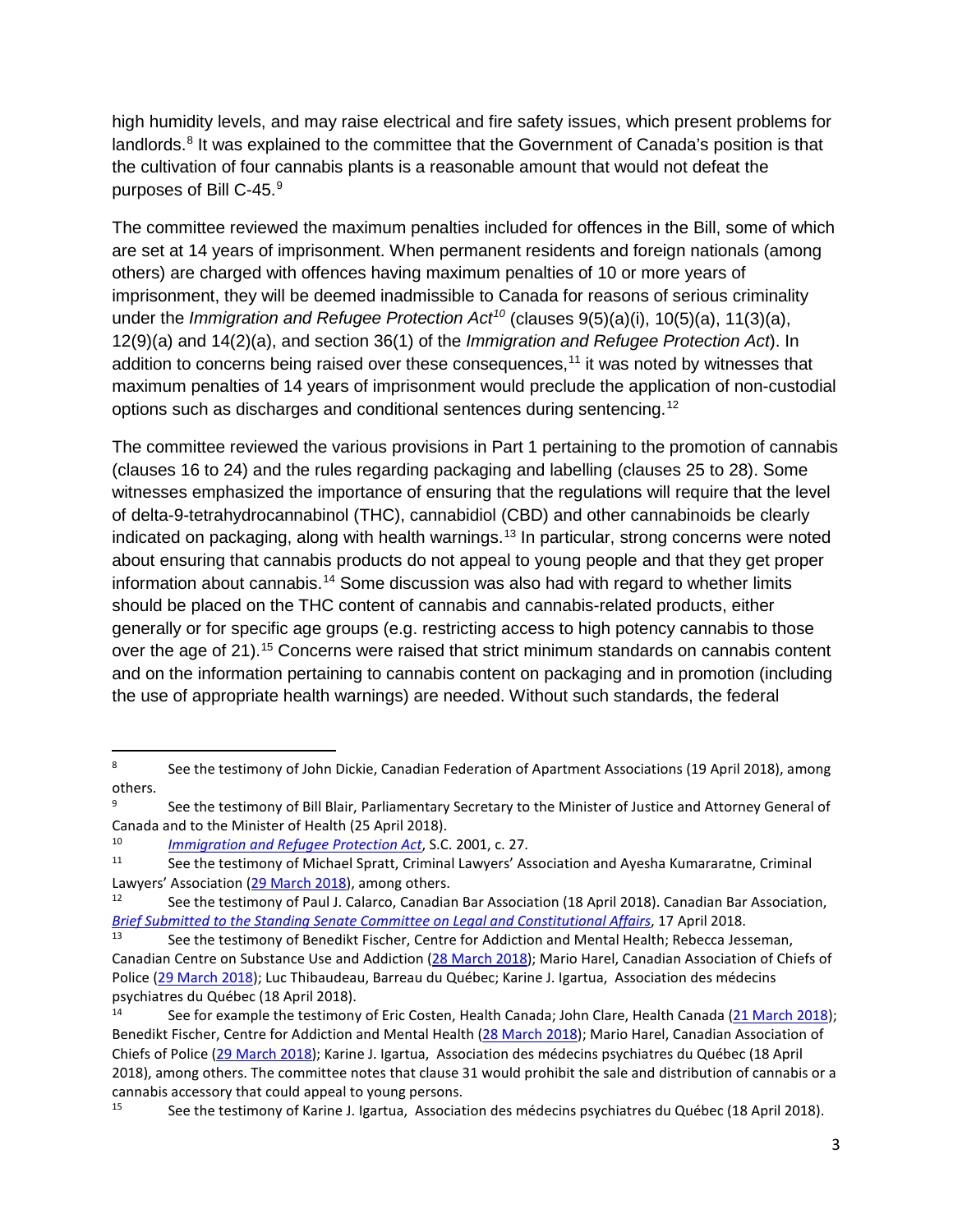government could be at risk of litigation, particularly class actions, in relation to the possible negative health consequences of cannabis on users.[16](#page-3-0)

# **Part 2: Ticketable offences (Clauses 51 to 60)**

Part 2 of Bill C-45 would create a ticketing scheme for minor violations of certain Part 1 offences. Peace officers will have the discretion to issue a ticket instead of proceeding with criminal charges under Part 1 (and the applicable *Criminal Code*[17](#page-3-1) procedures). Some witnesses were concerned that this discretion could result in discriminatory practices towards racialized persons and suggested that the ticketing option should be mandatory for ticketable offences to ensure equality and fairness.<sup>[18](#page-3-2)</sup> Examples of ticketable offences include: the possession of between 31 and 50 g of dried cannabis in a public place; the distribution of between 31 and 50 g of dried cannabis; and the possession or distribution of five or six cannabis plants. The ticketing option is intended to create a category of offences with more lenient penalties and less severe criminal consequences.

Some witnesses noted that the 30-day time period to pay the fine associated with a ticket is not long enough for those living in remote areas (clause 54(1)(d)).<sup>[19](#page-3-3)</sup>

Some witnesses raised concerns that the ticketing regime will only be available when the individual is 18 years of age or older (clause 51(1)), and so youth would again be treated differently and could possibly receive a stricter sentence or at least have more interaction with the criminal justice system under the *Youth Criminal Justice Act* than if they simply received a \$[20](#page-3-4)0 ticket under Part 2.<sup>20</sup> It was suggested to the committee that a new section could be added to the Cannabis Act stating that, for greater certainty nothing in it should be construed as limiting the provisions of the *Youth Criminal Justice Act*, including with regard to the use of warnings, cautions, referrals or, extrajudicial measures or sanctions.<sup>[21](#page-3-5)</sup>

The committee also examined the procedures for handling the records of ticketable offences. Under the Cannabis Act, upon conviction and the payment of a fine or completion of the period of imprisonment in default of payment, "the judicial record of the accused in relation to the offence must be kept separate and apart from other judicial records and it must not be used for any purpose that would identify the accused as a person dealt with under this Act" (clauses 52(b), 53(b) and 54(2)). Some witnesses were concerned about how this will be managed, particularly when the Cannabis Act does not define "judicial record", indicate what it will contain, who would have access to it, or what would be shared with Canadian and international

<span id="page-3-0"></span><sup>&</sup>lt;sup>16</sup> See the testimony of Luc Thibaudeau, Barreau du Québec (18 April 2018).

<span id="page-3-1"></span><sup>&</sup>lt;sup>17</sup> *[Criminal Code](http://laws-lois.justice.gc.ca/eng/acts/C-46/)*, R.S.C., 1985, c. C-46.

<span id="page-3-2"></span>See the testimony of Michael Spratt, Criminal Lawyers' Association [\(29 March 2018;](https://sencanada.ca/en/Content/Sen/Committee/421/LCJC/53932-e) Michael Bryant, Canadian Civil Liberties Association; Paul J. Calarco, Canadian Bar Association (18 April 2018).

<span id="page-3-3"></span><sup>19</sup> See the testimony of Michael Spratt, Criminal Lawyers' Association; Eric Neubauer, Canadian Council of Criminal Defence Lawyers [\(29 March 2018\)](https://sencanada.ca/en/Content/Sen/Committee/421/LCJC/53932-e).

<span id="page-3-4"></span><sup>&</sup>lt;sup>20</sup> See the testimony of Michael Spratt, Criminal Lawyers' Association [\(29 March 2018\)](https://sencanada.ca/en/Content/Sen/Committee/421/LCJC/53932-e); Pascal Lévesque, Barreau du Québec (18 April 2018).<br><sup>21</sup> See the testimony of Pasca

<span id="page-3-5"></span>See the testimony of Pascal Lévesque, Barreau du Québec (18 April 2018).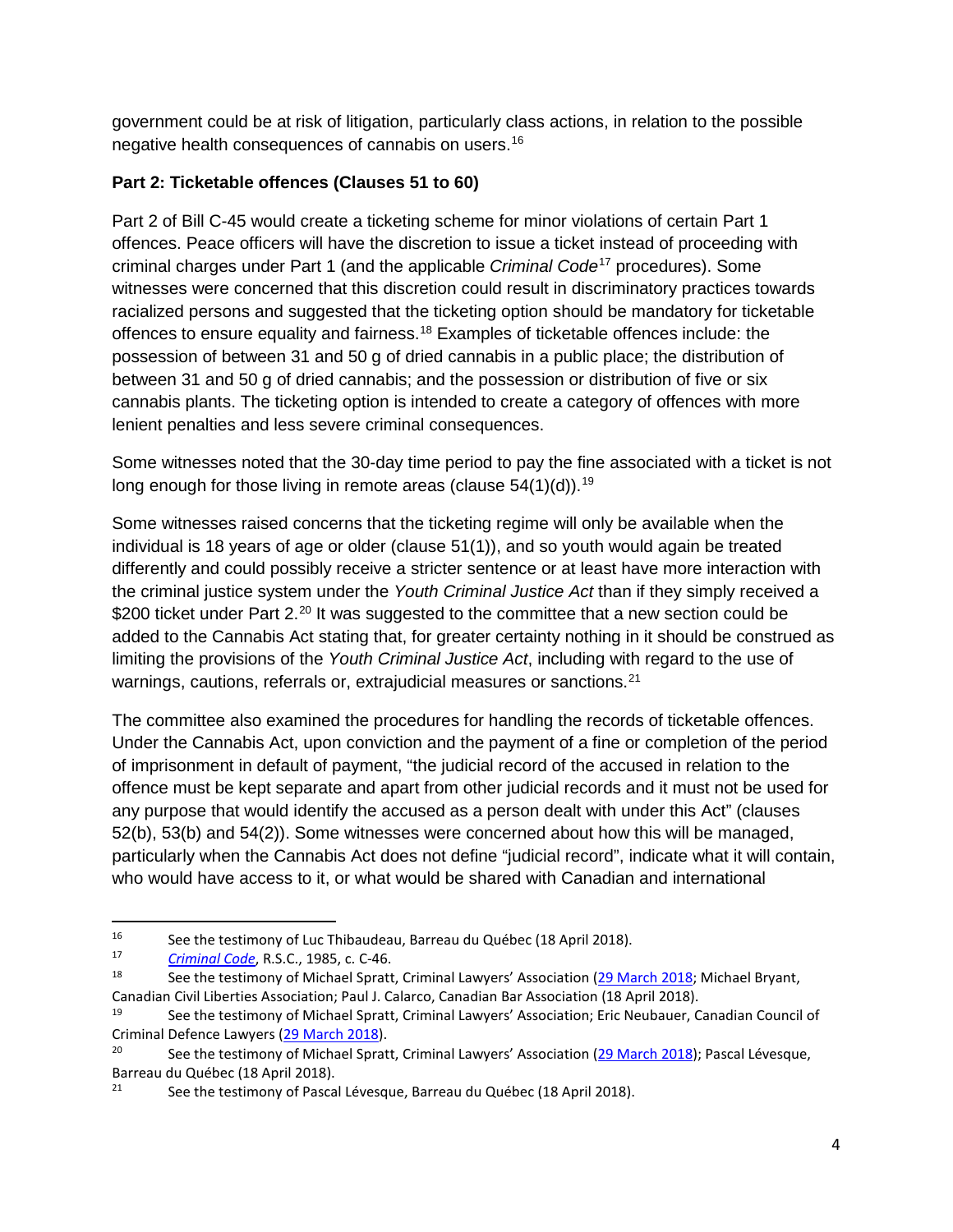partners.<sup>[22](#page-4-0)</sup> The committee heard that an individual would not be required to provide fingerprints for a ticketable offence, despite that fingerprints are used as identifiers in Canadian Police Information Centre (CPIC) databases. <sup>[23](#page-4-1)</sup> The committee also learned that since the Cannabis Act does not address what happens to these records when an individual is unable to pay the fine, it is possible that their records will not be "kept separate and apart from other judicial records."[24](#page-4-2)

# **Part 8: Search warrants (Clauses 87 and 88) and Part 9: Disposition of seized things (Clauses 89 to 109)**

Part 8 of Bill C-45 sets out the rules and procedures governing search warrants, searches and seizures. Some witnesses voiced concerns over the broad scope of powers available to inspectors designated under the Cannabis Act and peace officers, for instance, to enforce the limits on possession and home cultivation, or for peace officers to enter a place without a warrant in "exigent circumstances". <sup>[25](#page-4-3)</sup>

Part 9 provides for the disposition of non-chemical offence-related property and cannabis and chemical property seized under Part 8 by a peace officer or under Part 7 by an inspector. The committee learned that some police services and municipalities may not have the capacity to store seized cannabis, cannabis-related products or cannabis plants while judicial decisions are pending.<sup>[26](#page-4-4)</sup>

# **Organized crime**

One of the stated objectives of Bill C-45 is to keep profits from the sale of cannabis out of the hands of organized crime groups and to prevent criminal networks from infiltrating the legal cannabis market. The committee learned that the illicit cannabis market in Canada generates approximately \$6 to 7 billion a year, and organized crime is heavily involved.<sup>[27](#page-4-5)</sup> The committee heard from witnesses that some criminal organizations have already entered the licit cannabis market through the designated persons regime under the *Access to Cannabis for Medical Purposes Regulation*[28](#page-4-6) and by using foreign tax havens and other means to invest in legal

<span id="page-4-0"></span><sup>&</sup>lt;sup>22</sup> See the testimony of Paul J. Calarco, Canadian Bar Association; Pascal Lévesque, Barreau du Québec (18 April 2018).

<span id="page-4-1"></span><sup>&</sup>lt;sup>23</sup> See the testimony of Carole Morency, Department of Justice; Paul Saint-Denis, Department of Justice ( $\frac{21}{2}$ [March 2018\)](https://sencanada.ca/en/Content/Sen/Committee/421/LCJC/53885-e); Jody Wilson-Raybould, Minister of Justice and Attorney General of Canada [\(28 March 2018\)](https://sencanada.ca/en/Content/Sen/Committee/421/LCJC/53920-e).

<span id="page-4-2"></span><sup>&</sup>lt;sup>24</sup> See the testimony of Michael Spratt, Criminal Lawyers' Association (2<u>9 March 2018</u>).<br><sup>25</sup> See the testimony of Michael Bryant, Canadian Civil Liberties Association (18 April 20

<span id="page-4-3"></span>See the testimony of Michael Bryant, Canadian Civil Liberties Association (18 April 2018); Canadian Bar Association, *[Brief Submitted to the Standing Senate Committee on Legal and Constitutional Affairs](https://sencanada.ca/content/sen/committee/421/LCJC/Briefs/2018-04-17-LCJC-CBA-Brief_e.pdf)*, 17 April 2018.

<span id="page-4-4"></span>See the testimony of Mario Harel, Canadian Association of Chiefs of Police [\(29 March 2018\)](https://sencanada.ca/en/Content/Sen/Committee/421/LCJC/53932-e); Canadian Association of Chief of Police, *[Brief submitted to the House of Commons Standing Committee on Health](http://www.ourcommons.ca/Content/Committee/421/HESA/Brief/BR9075897/br-external/CanadianAssociationOfChiefOfPolice-e.pdf)*, 12 September 2017. See also the testimony of Patrick Émond, Fédération québécoise des municipalités (18 April 2018).<br>27

<span id="page-4-5"></span>See the testimony of Eric Costen, Health Canada [\(21 March 2018\)](https://sencanada.ca/en/Content/Sen/Committee/421/LCJC/53885-e); Mike Serr, Canadian Association of Chiefs of Police [\(29 March 2018\)](https://sencanada.ca/en/Content/Sen/Committee/421/LCJC/53932-e); Bill Blair, Parliamentary Secretary to the Minister of Justice and Attorney General of Canada and to the Minister of Health (25 April 2018).<br><sup>28</sup> See the testimony of Mike Serr, Canadian Assoc

<span id="page-4-6"></span>See the testimony of Mike Serr, Canadian Association of Chiefs of Police [\(29 March 2018\)](https://sencanada.ca/en/Content/Sen/Committee/421/LCJC/53932-e); Marwah Rizqy, University of Sherbrooke's School of Management; Bill Blair, Parliamentary Secretary to the Minister of Justice and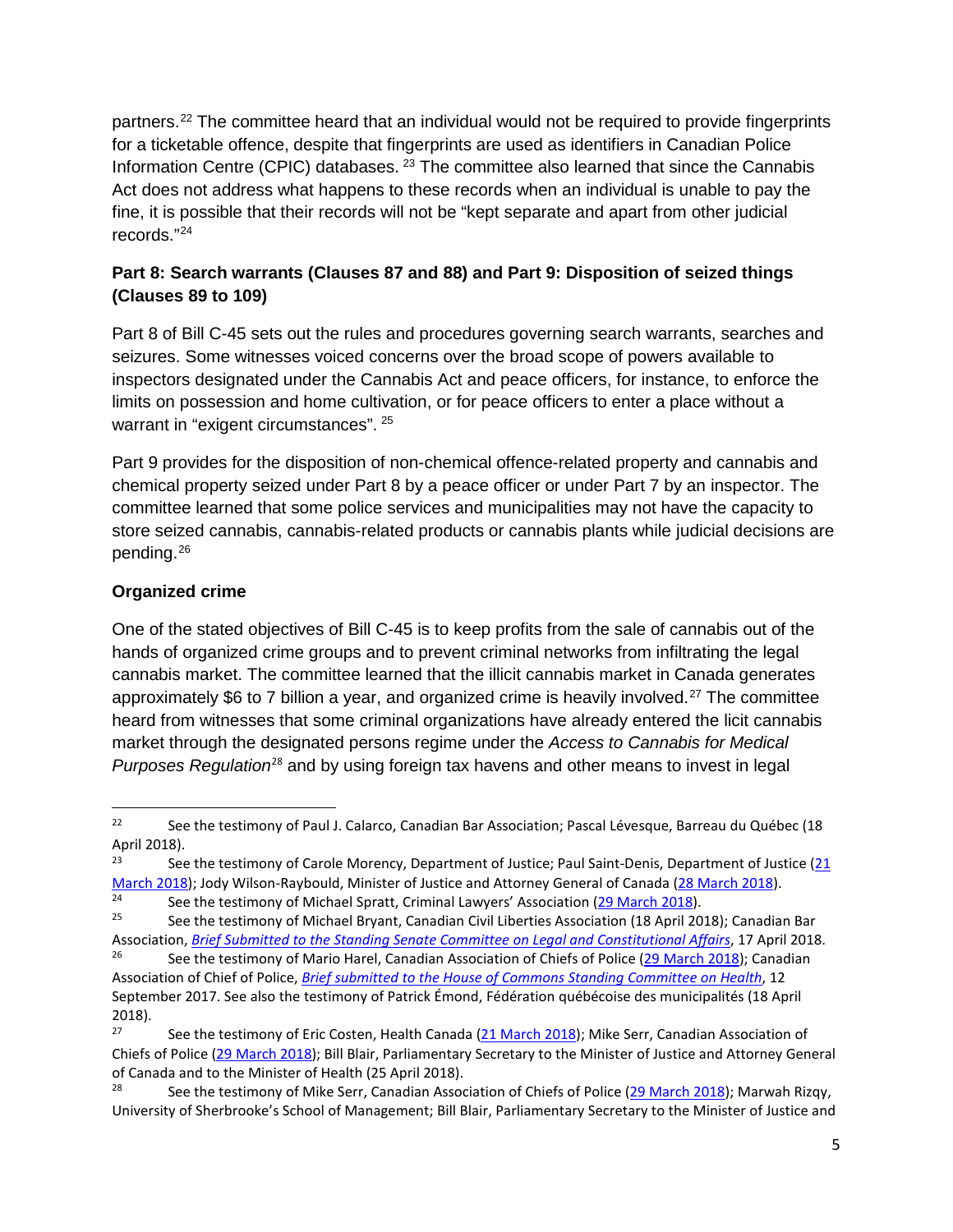companies to obtain licences to produce and distribute medical cannabis. A concern is that these and other similar illegal practices could continue in some form under the proposed legal cannabis regime.<sup>[29](#page-5-0)</sup>

Some witnesses stressed the importance of having a strict and thorough review of the application processes to obtain licences and permits under Part 3 of Bill C-45, including detailed background checks of individuals involved with cannabis-related companies in order to ensure the transparency of their financial information and any use of tax havens.<sup>[30](#page-5-1)</sup> The committee also received general recommendations pertaining to combating organized crime that focused on improving the regulation of Canadian businesses and tax measures, increasing the transparency of their operations and tracking international financial transactions and investments.[31](#page-5-2)

Part 6 of the Cannabis Act establishes a national cannabis tracking system that will monitor inventories and the overall movement of cannabis throughout the supply chain in order to prevent diversion of cannabis to the illegal market. Some witnesses suggested that organized crime may find opportunities to remain involved in the illicit market due to home cultivation, the lack of any limits on possession within dwelling-houses, and the possibility of Internet-based sales of cannabis.<sup>[32](#page-5-3)</sup>

## **Pre-existing criminal records for simple possession of cannabis**

Under Bill C-45, certain criminal activities under the *Controlled Drug and Substance Act*<sup>[33](#page-5-4)</sup> will become legal, such as the simple possession of dried cannabis (30 g and less). While the *Criminal Records Act*[34](#page-5-5) provides a process of general application for an offender to apply for a record suspension,<sup>[35](#page-5-6)</sup> witnesses noted that Bill C-45 does not provide any additional mechanism to address past convictions for cannabis-related offences. [36](#page-5-7) Witnesses described how difficult it

l

Attorney General of Canada and to the Minister of Health (25 April 2018). *[Access to Cannabis for Medical Purposes](http://laws.justice.gc.ca/eng/regulations/SOR-2016-230/FullText.html)  [Regulations](http://laws.justice.gc.ca/eng/regulations/SOR-2016-230/FullText.html)*, SOR/2016-230.

<span id="page-5-0"></span><sup>&</sup>lt;sup>29</sup> See the testimony of Yves Goupil, RCMP [\(22 March 2018\)](https://sencanada.ca/en/Content/Sen/Committee/421/LCJC/53895-e); Mario Harel, Canadian Association of Chiefs of Police; Mike Serr, Canadian Association of Chiefs of Police [\(29 March 2018\)](https://sencanada.ca/en/Content/Sen/Committee/421/LCJC/53932-e); Marwah Rizqy, University of Sherbrooke's School of Management; Miville Bédard, Retired member of the Sûreté du Québec (25 April 2018).

<span id="page-5-1"></span><sup>&</sup>lt;sup>30</sup> See the testimony of Yves Goupil, RCMP [\(22 March 2018\)](https://sencanada.ca/en/Content/Sen/Committee/421/LCJC/53895-e); Mario Harel, Canadian Association of Chiefs of Police; Mike Serr, Canadian Association of Chiefs of Police [\(29 March 2018\)](https://sencanada.ca/en/Content/Sen/Committee/421/LCJC/53932-e); Jean-Marc Fournier, Quebec Minister responsible for Canadian Relations and the Canadian Francophonie and Government House Leader; Marwah Rizqy, University of Sherbrooke's School of Management; Miville Bédard, Retired member of the Sûreté du Québec; Bill Blair, Parliamentary Secretary to the Minister of Justice and Attorney General of Canada and to the Minister of Health (25 April 2018).

<span id="page-5-2"></span><sup>&</sup>lt;sup>31</sup> See the testimony of Marwah Rizqy, University of Sherbrooke's School of Management (25 April 2018).<br><sup>32</sup> See the testimony of Donnic Daloy, BCMB (22 March 2018): Bonadikt Eiccher, Contre for Addiction and

<span id="page-5-3"></span>See the testimony of Dennis Daley, RCMP [\(22 March 2018\)](https://sencanada.ca/en/Content/Sen/Committee/421/LCJC/53895-e); Benedikt Fischer, Centre for Addiction and Mental Health [\(28 March 2018\)](https://sencanada.ca/en/Content/Sen/Committee/421/LCJC/53920-e); Mario Harel, Canadian Association of Chiefs of Police; Tom Stamatakis, Canadian Police Association [\(29 March 2018\)](https://sencanada.ca/en/Content/Sen/Committee/421/LCJC/53932-e); John Dickie, Canadian Federation of Apartment Associations (19 April 2018), among others.

<span id="page-5-4"></span><sup>33</sup> *Controlled Drug [and Substance Act](http://laws-lois.justice.gc.ca/eng/acts/C-38.8/)*, S.C. 1996, c. 19.

<span id="page-5-5"></span><sup>34</sup> *[Criminal Records Act](http://laws-lois.justice.gc.ca/eng/acts/C-47/)*, R.S.C., 1985, c. C-47.

<span id="page-5-6"></span> $35$  Record suspensions were previously known as pardons.<br> $36$  Criminal Lawyers' Association *Brief Submitted to the Sto* 

<span id="page-5-7"></span><sup>36</sup> Criminal Lawyers' Association, *[Brief Submitted to the Standing Senate Committee on Legal and](https://sencanada.ca/content/sen/committee/421/LCJC/Briefs/2018-03-29-CLA_C-45_Submissions_e.pdf)  [Constitutional Affairs](https://sencanada.ca/content/sen/committee/421/LCJC/Briefs/2018-03-29-CLA_C-45_Submissions_e.pdf)*, 28 March 2018, pp. 8-10.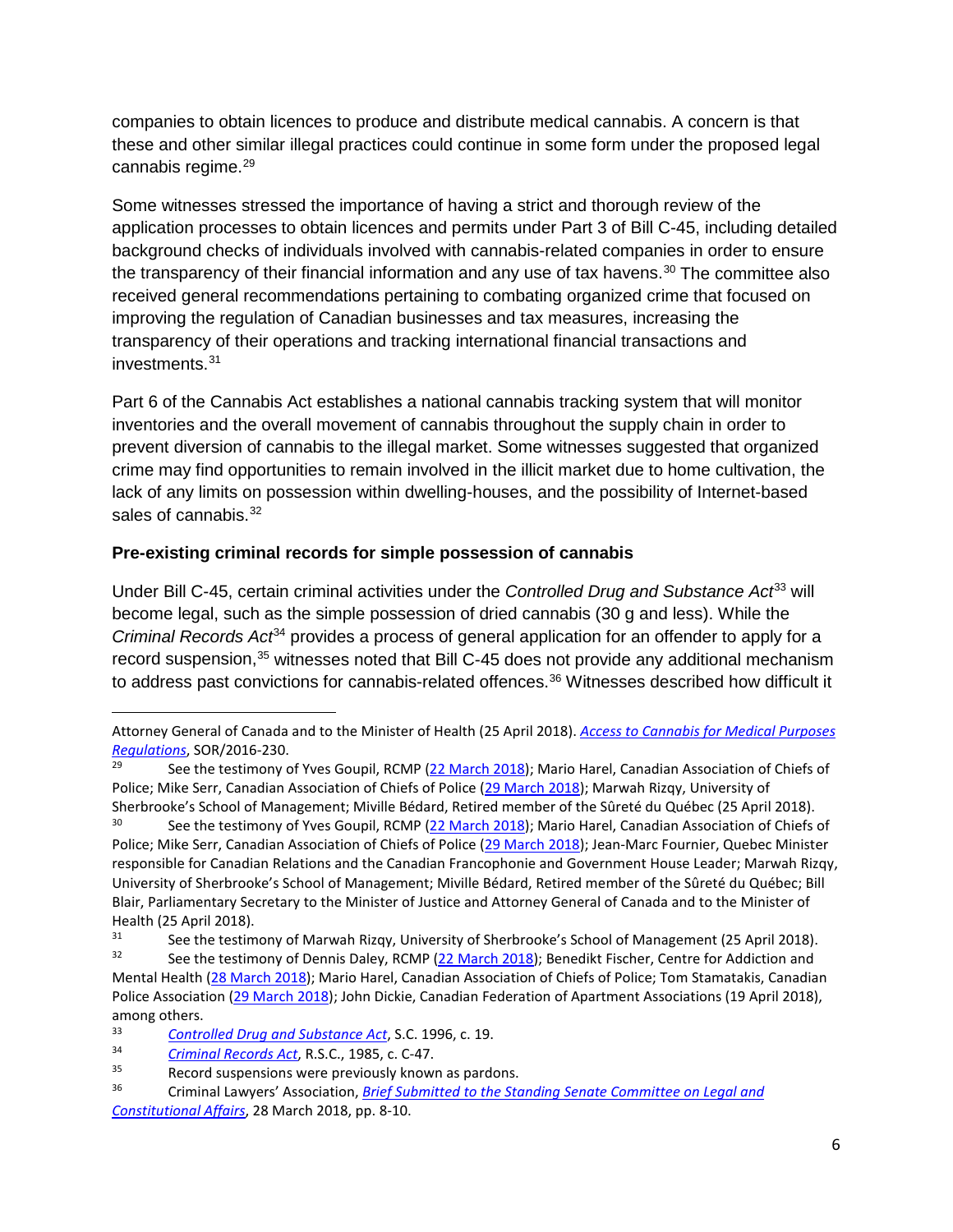can be for individuals with a criminal record to find employment, obtain housing, cross international borders and fully engage in educational opportunities. $37$  The committee learned that the Minister of Public Safety is considering how to handle this matter.<sup>[38](#page-6-1)</sup>

### **Ensuring consistency between the Access to Cannabis for Medical Purposes Regulations and the Cannabis Act**

Witnesses reminded the committee that the current framework applying to medical cannabis under the *Access to Cannabis for Medical Purposes Regulations* has been developed in part in response to Supreme Court of Canada decisions that emphasized the right of certain individuals to possess cannabis for medical purposes.<sup>[39](#page-6-2)</sup> Some witnesses suggested that the medical cannabis regime should be evaluated in order to ensure that it remains effective for medical users should the Cannabis Act become law and that it should not be possible for organized crime to enter the cannabis market by using the designated persons regime.<sup>[40](#page-6-3)</sup>

### **Constitutional matters**

The committee reviewed questions pertaining to the constitutional division of powers between the federal and provincial legislatures with regard to the regulation of cannabis use and distribution.[41](#page-6-4) While the Cannabis Act would provide a national framework addressing the criminal and health-related aspects of these matters, the provinces, territories, municipalities and Indigenous communities are expected to further regulate the possession, use, sale, and distribution of cannabis. In the spirit of cooperative federalism, several witnesses mentioned the importance of achieving the right balance and providing opportunities for local governments and provinces to work together with the federal government to ensure a harmonious and coordinated approach, especially as the new regime is put into place. In particular, it was a shared concern that the laws should all seek to achieve the same purposes of protecting youth, keeping organized crime out of the cannabis market, and providing access to a qualitycontrolled supply of cannabis. [42](#page-6-5)

The committee raised a key issue with witnesses and also with the Minister of Justice herself, the Honourable Jody Wilson-Raybould and Jean-Marc Fournier, Quebec's Minister responsible for Canadian Relations, concerning the intention of Quebec and Manitoba to prohibit any home cultivation of cannabis and only allow licenced production, and whether this would interfere with the legislative purposes of the Cannabis Act. While the federal government considers that home

<span id="page-6-0"></span><sup>&</sup>lt;sup>37</sup> See the testimony of Paul J. Calarco, Canadian Bar Association; Michael Bryant, Canadian Civil Liberties Association (18 April 2018).

<span id="page-6-1"></span>See the testimony of Jody Wilson-Raybould, Minister of Justice and Attorney General of Canada (28 [March 2018\)](https://sencanada.ca/en/Content/Sen/Committee/421/LCJC/53920-e).

<span id="page-6-2"></span><sup>&</sup>lt;sup>39</sup> See the testimony of Eric Costen, Health Canada  $(21$  March 2018).

<span id="page-6-3"></span>See the testimony of Mike Serr, Canadian Association of Chiefs of Police [\(29 March 2018\)](https://sencanada.ca/en/Content/Sen/Committee/421/LCJC/53932-e); Task Force on Cannabis Legalization and Regulation, *[A Framework for the Legalization and Regulation of Cannabis in Canada](https://www.canada.ca/content/dam/hc-sc/healthy-canadians/migration/task-force-marijuana-groupe-etude/framework-cadre/alt/framework-cadre-eng.pdf)*, Final Report, 30 November 2016, p. 50.

<span id="page-6-4"></span><sup>41</sup> *[Constitution Act 1867](http://laws-lois.justice.gc.ca/eng/Const/page-1.html)*, 30 & 31 Victoria, c. 3 (U.K.), sections 91 and 92.

<span id="page-6-5"></span><sup>42</sup> The committee discussed these matters with numerous witnesses.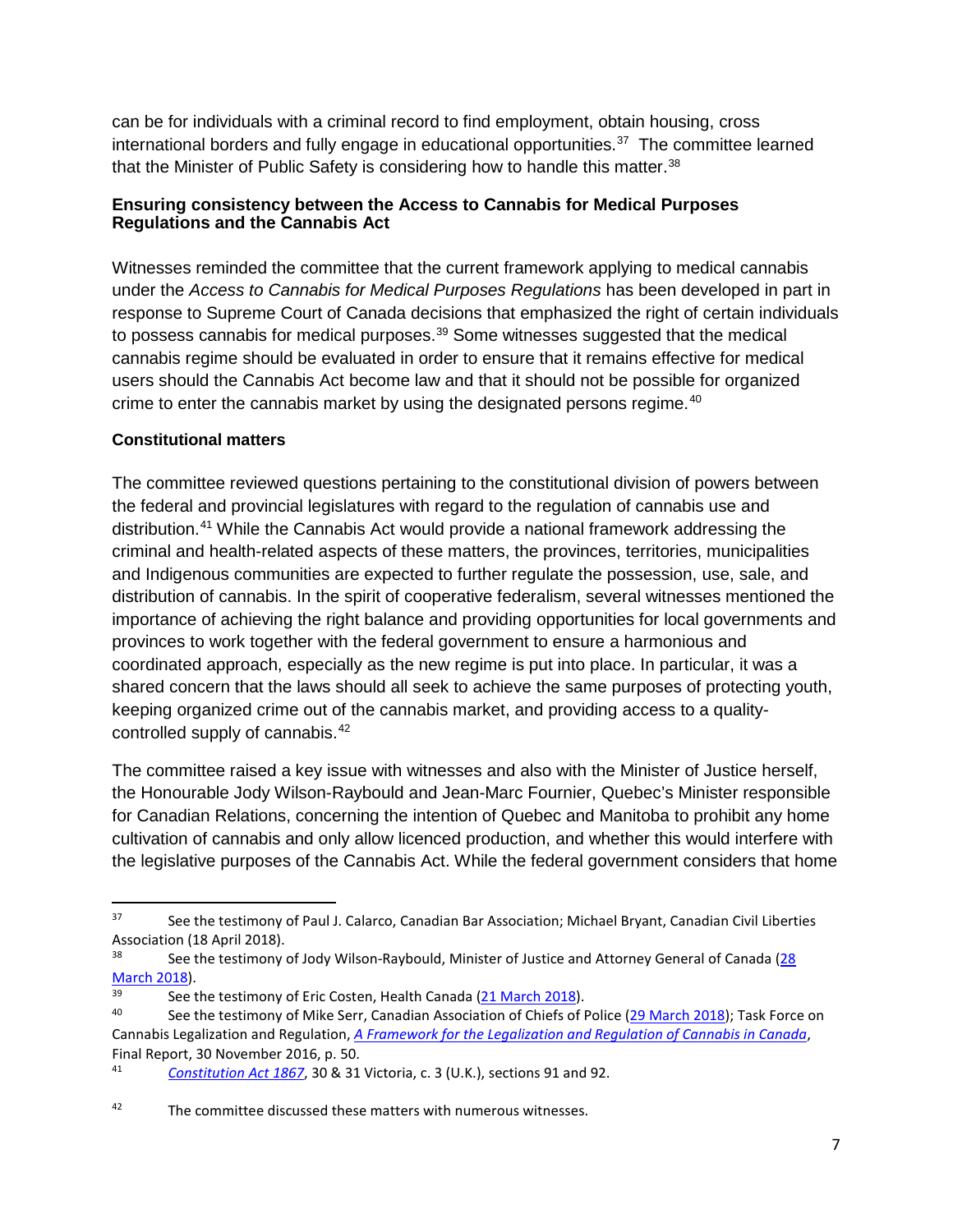cultivation will be of value to users and discourage an illicit market, some witnesses had an opposite view that cannabis produced through home cultivation will end up being distributed outside of the licit regime.<sup>[43](#page-7-0)</sup> The Minister of Justice indicated that the federal government would only take a position if a constitutional challenge is brought by another party on the basis of a conflict between a provincial law and the Cannabis Act. The Minister of Justice reiterated her view that "if there is a conflict, then the federal law will prevail."

Quebec's Minister responsible for Canadian Relations presented his government's view that their proposed legislation<sup>[44](#page-7-1)</sup> would not be in conflict with the Cannabis Act, but rather would support its purposes of restricting access and discouraging consumption by youth and eliminating the illicit market. He provided an interpretation of the federal criminal law power whereby Parliament is able to prohibit activities, such as the possession of more than four cannabis plants in a dwelling-house. Provincial powers, however, permit the Quebec legislature to regulate the production of cannabis through authorized businesses and measures that penalize and prevent home cultivation. As such, he emphasized that further legislative steps are unnecessary, as the Quebec and federal laws are not in conflict, though he added that the Minister of Justice's comments created uncertainty that requires clarification. He also mentioned that an amendment setting out that the provinces have the option to regulate over the number of plants permitted for home cultivation would remove doubt and help avoid any constitutional challenge someone may otherwise consider commencing.[45](#page-7-2)

Another matter that is important to the committee is the impact the Bill could have on Indigenous communities. The committee raised questions pertaining to the ability of Indigenous communities to restrict or ban the use of cannabis through the enactment of bylaws relating to "intoxicants" as it is presently possible to do under the *Indian Act*[46](#page-7-3) for alcohol. The Minister of Justice indicated that there are ongoing consultations between the Minister of Health and Indigenous communities in this respect, but that "there are a number of challenges [that they are] mindful of and want to address in a very respectful way." The committee did not explore these matters further at this time given that the Standing Senate Committee on Aboriginal Peoples has been mandated to study the Bill as it relates to Indigenous peoples.

### **Health research and awareness**

The committee engaged in much discussion with witnesses about the health risks of cannabis, particularly for youth, and considered ways in which the Cannabis Act, in particular the parts referred to the committee, will promote the health of Canadians. While the new legislation proposes to move from a criminal law-based approach to cannabis use to one that is health-

<span id="page-7-0"></span><sup>43</sup> See the testimony of Dennis Daley, RCMP [\(22 March 2018\)](https://sencanada.ca/en/Content/Sen/Committee/421/LCJC/53895-e); Benedikt Fischer, Centre for Addiction and Mental Health [\(28 March 2018\)](https://sencanada.ca/en/Content/Sen/Committee/421/LCJC/53920-e); Mario Harel, Canadian Association of Chiefs of Police; Tom Stamatakis, Canadian Police Association [\(29 March 2018\)](https://sencanada.ca/en/Content/Sen/Committee/421/LCJC/53932-e); John Dickie, Canadian Federation of Apartment Associations (19 April 2018), among others.

<span id="page-7-1"></span><sup>44</sup> Quebec, [Bill n°157 : An Act to constitute the Société québécoise du cannabis, to enact the Cannabis](http://www.assnat.qc.ca/en/travaux-parlementaires/projets-loi/projet-loi-157-41-1.html)  [Regulation Act and to amend various highway safety-related provisions,](http://www.assnat.qc.ca/en/travaux-parlementaires/projets-loi/projet-loi-157-41-1.html) 1<sup>st</sup> Session, 41<sup>st</sup> Legislature.

<span id="page-7-2"></span>See the testimony of Jean-Marc Fournier, Quebec Minister responsible for Canadian Relations and the Canadian Francophonie and Government House Leader (25 April 2018).

<span id="page-7-3"></span><sup>46</sup> *[Indian Act](http://laws-lois.justice.gc.ca/eng/acts/i-5/)*, R.S.C., 1985, c. I-5.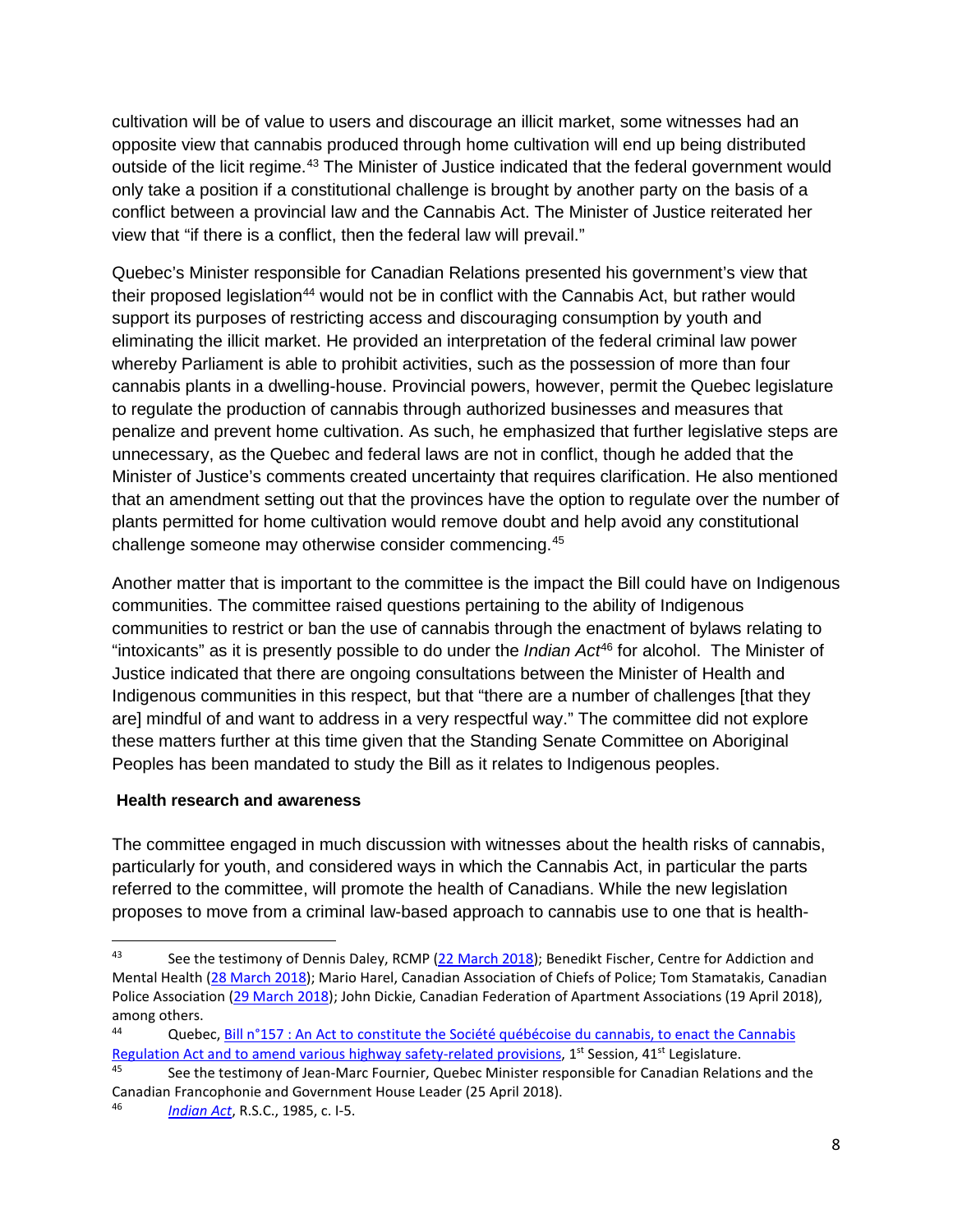based, some witnesses felt that the law maintains too strong of a criminal law component and could place more emphasis on prioritizing health concerns. Many witnesses advocated for noncriminal law programs to promote awareness of health risks and for investment in harm reduction programs.[47](#page-8-0) Many noted that the current state of scientific research is underdeveloped and a greater investment in this area is needed. Experts agreed that there is a lot more that needs to be studied about the effects of cannabis. [48](#page-8-1) Some witnesses underscored the serious health risks of cannabis (especially high-potency cannabis), in particular with regard to brain development in youth and young adults and for persons vulnerable to mental illness, <sup>[49](#page-8-2)</sup> and some emphasized that the health risks are largely dependent on who the user is and their consumption habits, and noted that its use does not always lead to harms such as the consumption of other substances, addiction, or mental illness, though the science in this area is still being developed.<sup>[50](#page-8-3)</sup> Some witnesses noted that a strictly regulated cannabis industry coupled with awareness campaigns, treatment services, and appropriate health warnings could reduce the health consequences of cannabis on Canadians.<sup>[51](#page-8-4)</sup>

### **Implementation of the Cannabis Act**

The committee heard from some witnesses that there is much confusion surrounding the status of the laws pertaining to cannabis in Canada at present, making it difficult for law enforcement and creating a need to clear up any ambiguity.<sup>[52](#page-8-5)</sup> Others advocated for delaying the entry into force to ensure that provincial and municipal governments, among other affected stakeholders, are fully prepared for the changes the Cannabis Act would bring about.<sup>[53](#page-8-6)</sup> Still others noted that the regulations to the Act are expected to cover many concerns they have about the Bill (e.g. potency limits for certain cannabis products), but as these are not available yet, they could not comment on any particulars.<sup>[54](#page-8-7)</sup>

<span id="page-8-2"></span>Karine J. Igartua, Association des médecins psychiatres du Québec (18 April 2018), among others.<br><sup>50</sup> See the testimony of Serge Brochu, University of Montreal: Benedikt Eischer, Centre for Addiction

<span id="page-8-0"></span><sup>47</sup> See the testimony of Rebecca Jesseman, Canadian Centre on Substance Use and Addiction; Benedikt Fischer, Centre for Addiction and Mental Health [\(28 March 2018\)](https://sencanada.ca/en/Content/Sen/Committee/421/LCJC/53920-e); Michael Spratt, Criminal Lawyers' Association [\(29 March 2018\)](https://sencanada.ca/en/Content/Sen/Committee/421/LCJC/53932-e); Paul J. Calarco, Canadian Bar Association (18 April 2018); Michael Bryant, Canadian Civil Liberties Association, among others.

<span id="page-8-1"></span><sup>48</sup> See the testimony of Rebecca Jesseman, Canadian Centre on Substance Use and Addiction; Benedikt Fischer, Centre for Addiction and Mental Health; Serge Brochu, University of Montreal [\(28 March 2018\)](https://sencanada.ca/en/Content/Sen/Committee/421/LCJC/53920-e); Karine J. Igartua, Association des médecins psychiatres du Québec (18 April 2018), among others.

<span id="page-8-3"></span>See the testimony of Serge Brochu, University of Montreal; Benedikt Fischer, Centre for Addiction and Mental Health [\(28 March 2018\)](https://sencanada.ca/en/Content/Sen/Committee/421/LCJC/53920-e), among others.

<span id="page-8-4"></span>See the testimony of Serge Brochu, University of Montreal; Benedikt Fischer, Centre for Addiction and Mental Health; Rebecca Jesseman, Canadian Centre on Substance Use and Addiction [\(28 March 2018\)](https://sencanada.ca/en/Content/Sen/Committee/421/LCJC/53920-e); Jean-Marc Fournier, Quebec Minister responsible for Canadian Relations and the Canadian Francophonie and Government House Leader (25 April 2018), among others.

<span id="page-8-5"></span><sup>52</sup> See the testimony of Tom Stamatakis, Canadian Police Association  $(29 \text{ March } 2018)$ , among others.<br>53 See the testimony of Yvon Soucy, Eédération québécoise des municipalités: Patrick Émond, Eédérati

<span id="page-8-6"></span>See the testimony of Yvon Soucy, Fédération québécoise des municipalités; Patrick Émond, Fédération québécoise des municipalités (18 April 2018); Jean-Marc Fournier, Quebec Minister responsible for Canadian Relations and the Canadian Francophonie and Government House Leader (25 April 2018).<br>See the testimony of Michael Bryant, Canadian Civil Liberties Association: Paul Li

<span id="page-8-7"></span>See the testimony of Michael Bryant, Canadian Civil Liberties Association; Paul J. Calarco, Canadian Bar Association (18 April 2018), among others.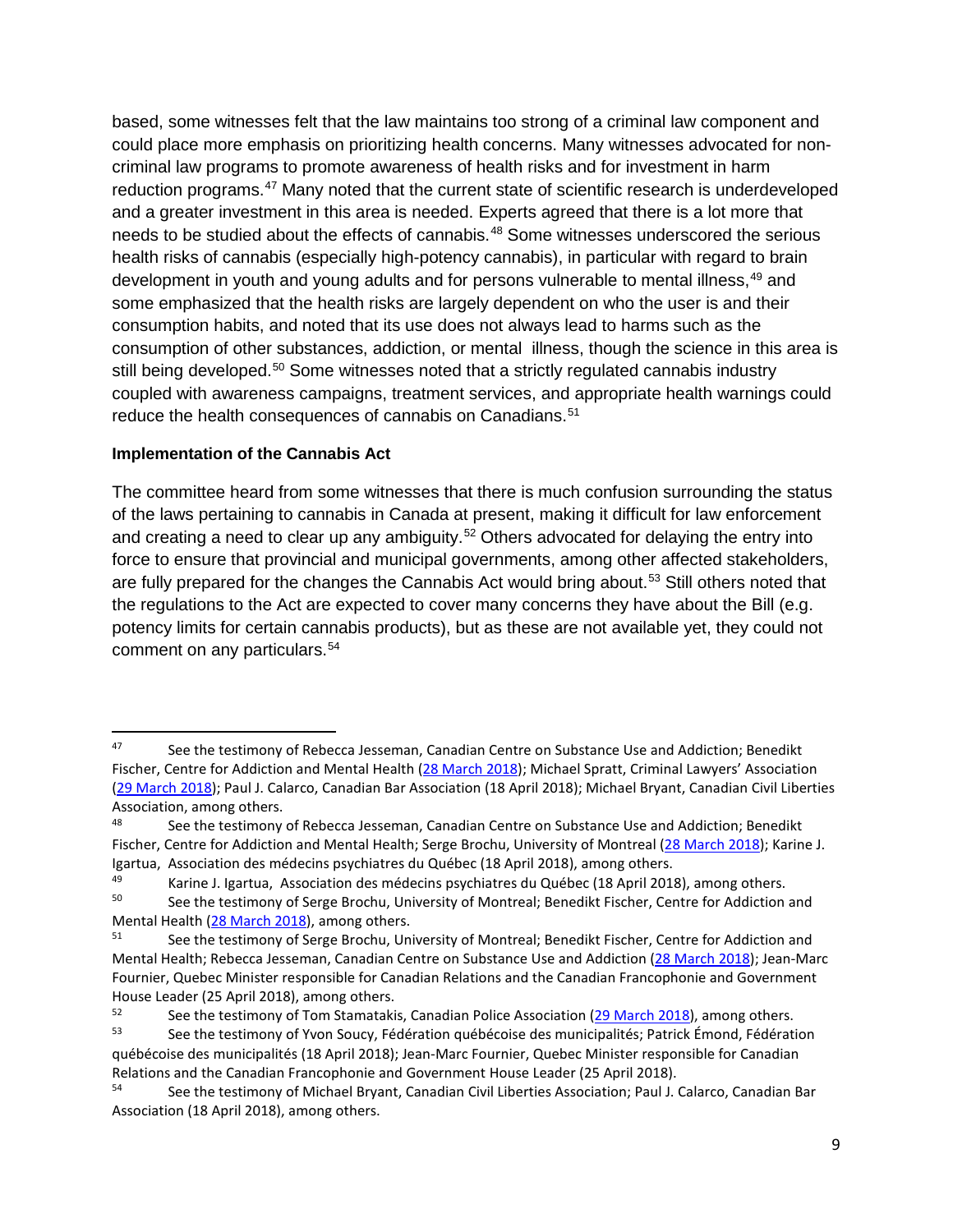Upon reviewing the above-noted matters, the committee makes the following recommendations:

### **Recommendations adopted by the committee unanimously:**

- 1. Amend the bill to specify the provinces and territories legislative authority over the possession, cultivation, propagation and/or harvesting of cannabis plants in designated areas, including the power to prohibit it.
- 2. Amend the bill to increase the allowable period to pay a ticket following conviction.
- 3. Amend the bill in order to relieve law enforcement agencies of all responsibilities regarding the conservation, return or compensation for seized cannabis plants.
- 4. Ensure that THC levels be clearly indicated on labels affixed on cannabis products and its derivatives, as recommended by the Quebec Association of Psychiatrists and provided for by the Proposed Approach to the Regulation of Cannabis, in order to protect the most vulnerable, including young persons and people with mental illness.
- 5. Amend the bill to impose a limit on the quantity of dried cannabis or its equivalent that an individual is allowed to possess for personal use in a dwelling-house.
- 6. The committee endorses the recommendation of the Quebec Bar, which proposes to add to the Cannabis Act a clause 5.1 which would read as follows: "It is understood that nothing in this Act shall be interpreted in such a way as to limit the provisions of the Youth Criminal Justice Act, including the use of a warning, caution, referral or extrajudicial sanction."
- 7. Amend the bill to increase the maximum fine for an organization found guilty of illegally exporting cannabis to \$300,000, an amount which is provided for in the Tobacco Act.
- 8. Considering that the provinces have all announced their intention to prohibit the possession of cannabis for young people under the age of 18, the Committee recommends that the bill provide that no harsher sanctions be applied to youth than are applied to adults.

**Recommendation accepted by a majority (the Honourable Senators Ataullahjan, Batters, Boisvenu, Boniface, Carignan, P.C., and McIntyre) and rejected by a minority (the Honourable Senators Dupuis, Gold, Jaffer, Pate and Pratte):**

1. Prohibit home cultivation.

**Recommendations rejected by a majority (the Honourable Senators Boniface, Dupuis, Gold, Jaffer, Pate and Pratte) and proposed by a minority (the Honourable Senators Ataullahjan, Batters, Boisvenu, Carignan, P.C., and McIntyre):**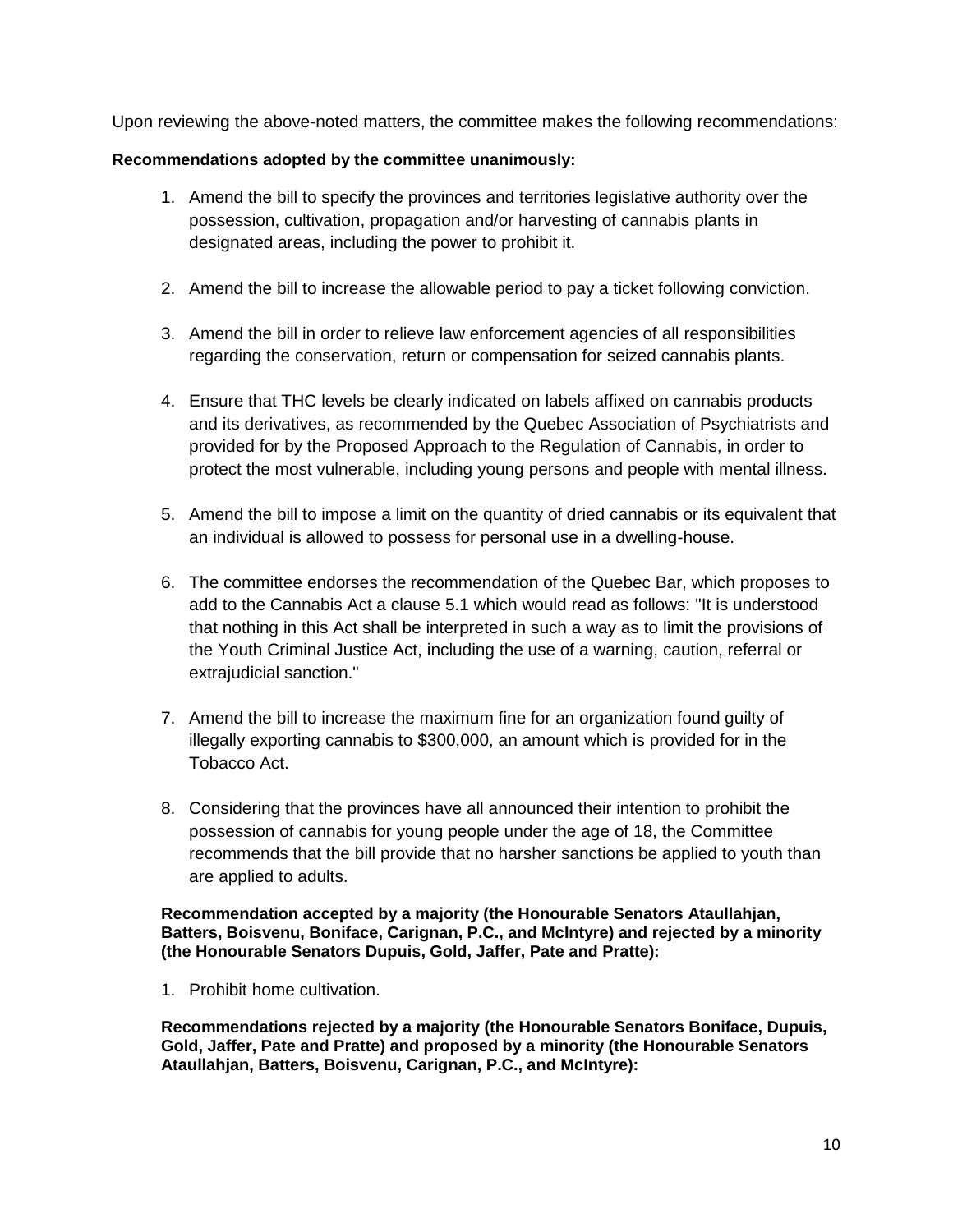- 1. Prohibit brand promotion and advertising around cannabis, including in cannabis outlets.
- 2. Limit the THC content of cannabis and cannabis-related products to 16% for adults over 21 years old and, if the age of 18 is maintained, limit the THC content to 8% for those aged between 18 and 21.
- 3. That the Government of Canada conclude agreements with the provinces and territories for the establishment of programs targeting education, prevention, rehabilitation and mental illness support.
- 4. Clarify the definition of "dwelling-house" in clause 12(8), especially with regard to certain terms related to subjacent and the immediate contiguous land and exclude cultivation on adjacent and underlying lands.
- 5. Add, as an aggravating factor in clause 15(2), the fact that the offence of using a young person to sell or distribute cannabis is committed by a criminal organization.
- 6. Increase from 18 to 21 the minimum age for legal purchasing of cannabis.
- 7. That Bill C-45, except for provisions 16 to 24, come into force one year after Royal Assent is given to Part 1 of Bill C-46.

#### **Observations adopted by the committee unanimously:**

- 1. The committee expresses serious concerns with the potential impact of cannabis use on vulnerable populations, including youth and people living with mental illness, including schizophrenia.
- 2. The committee suggests that the Government of Canada explores and adopts other measures to limit the intrusion of organized crime in the cannabis industry.
- 3. The Attorney General should consider entering into negotiations with provinces and municipalities for the purpose of sharing the revenues produced by the ticketing regime, revenues that could be used for the establishment of funds to support provincial and local programs targeting prevention, education and mental illness support to protect young and other vulnerable persons from the enticement of cannabis.

#### **Observation accepted by a majority (the Honourable Senators Boniface, Dupuis, Gold, Jaffer, McIntyre, Pate and Pratte) and rejected by a minority (the Honourable Senators Batters, Boisvenu, Carignan, P.C., and Doyle):**

1. The committee expresses its concern for the impact of the maximum penalty provisions, including but not limited to, the deportation provisions of the Immigration and Refugee Protection Act.

**Observations rejected by a majority (the Honourable Senators Boniface, Dupuis, Gold, Jaffer, Pate and Pratte) and proposed by a minority (the Honourable Senators Ataullahjan, Batters, Boisvenu, Carignan, P.C., and McIntyre):**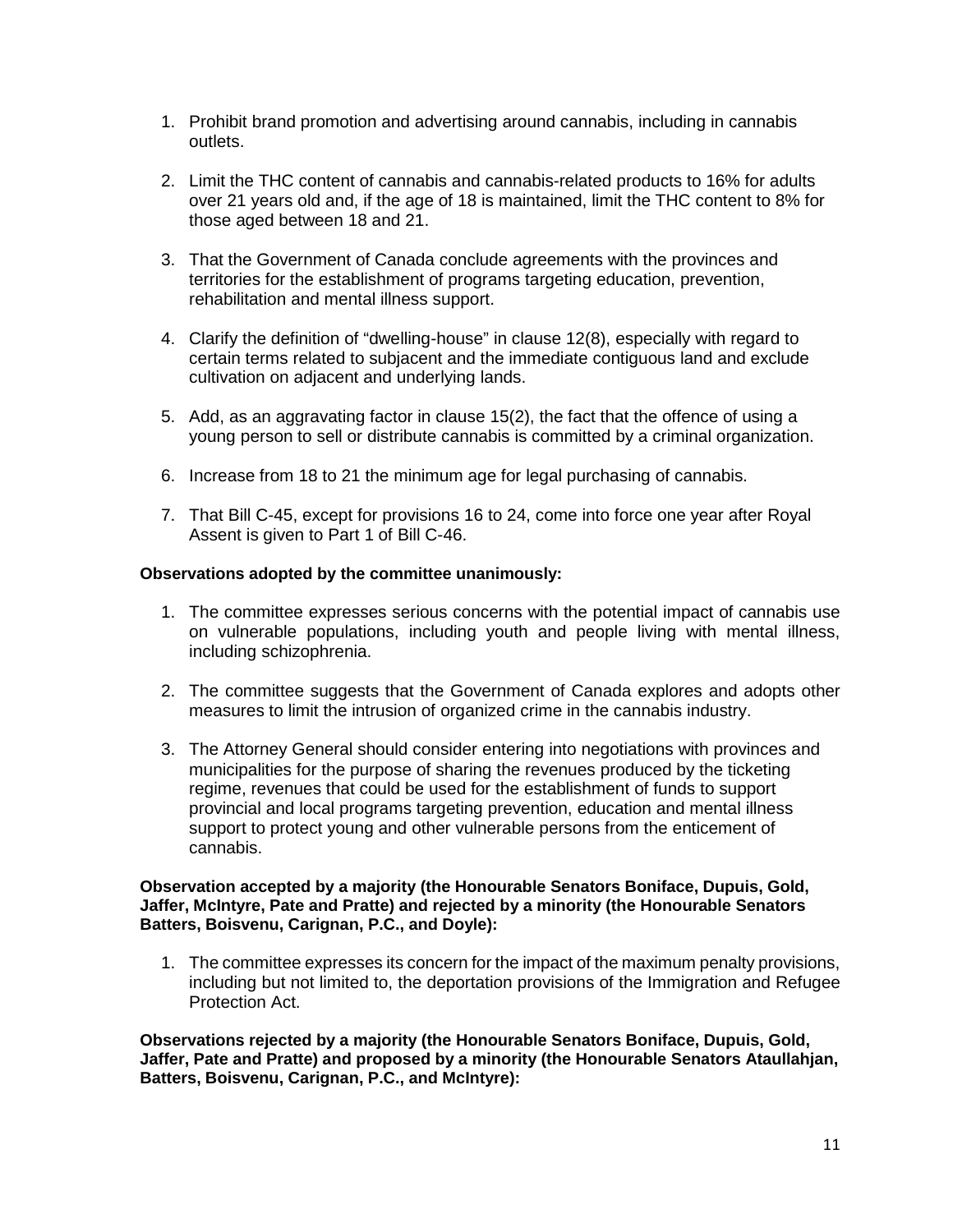- 1. Highlights several concerns expressed by key witnesses, among them municipalities and police forces, with regard to the implementation of this legislation and the limited time frame before the coming into force.
- 2. Expresses serious concerns with the fact that the bill lacks concrete and enforceable incentives and measures to ensure the delivery of efficient programs of prevention and education in the field of rehabilitation and mental illness.
- 3. Develop tools to increase transparency and possibly prohibit share ownership by foreign shareholders.
- 4. Expresses concern after legal experts mentioned the risk of class action lawsuits against the Government of Canada if labeling and promotion provisions are not improved.
- 5. Has significant concern with the total lack of clarity in the series of answers from officials from the Public Safety, Justice and Health Departments and from the RCMP who could not in any way coherently explain section 8(1) on possession of budding or flowering cannabis plants.
- 6. Has concerns about the lack of time to address the impacts that legalization will have on the behaviour of vulnerable persons in the criminal justice system.
- 7. Expresses concerns with regard to issues of workplace safety and the consumption of cannabis.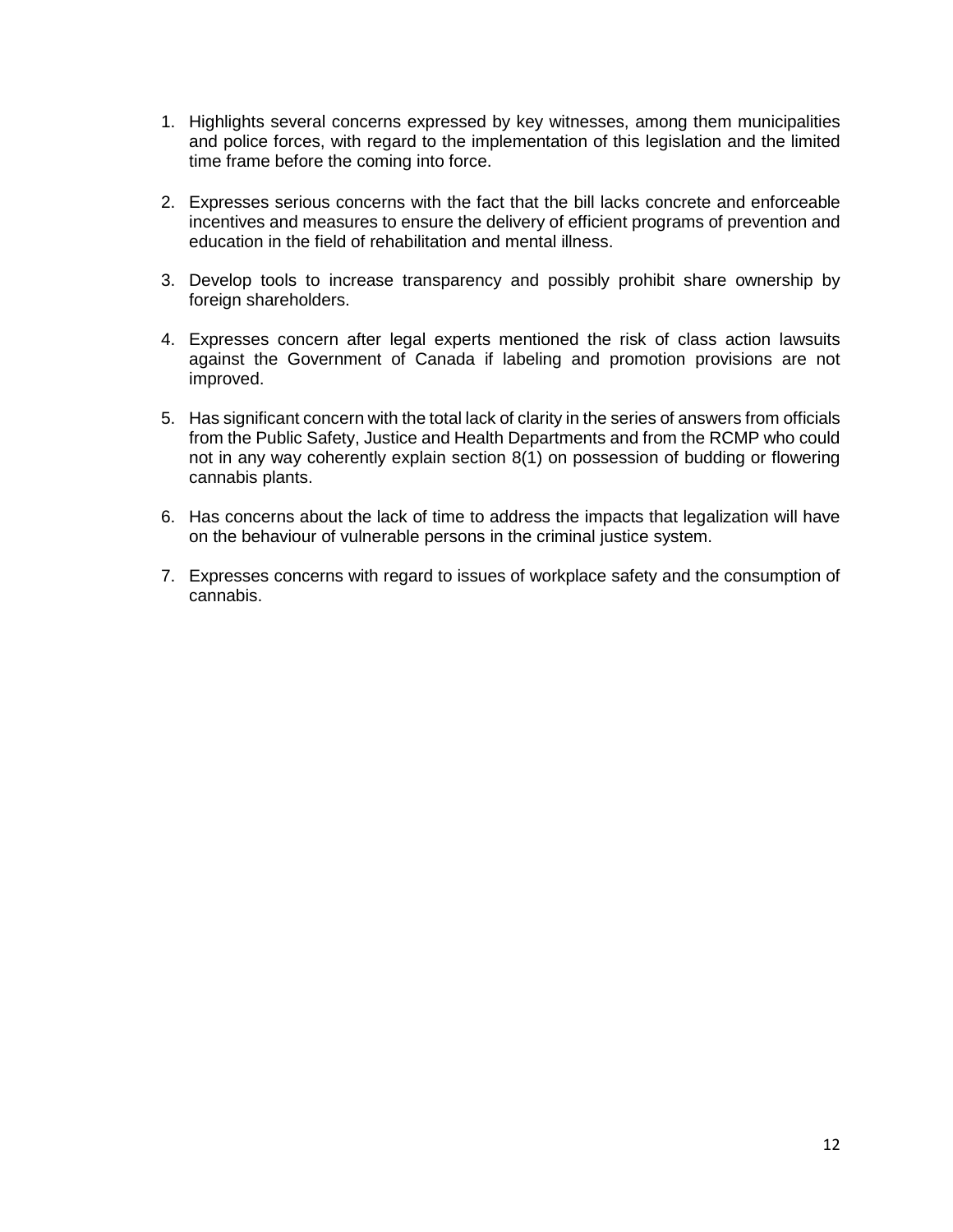## **APPENDIX A – LIST OF WITNESSES**

### **Wednesday, 21 March 2018**

- John Clare, Director, Policy, Legislative and Regulatory Affairs *(Health Canada)*
- Eric Costen, Director General, Cannabis Legalization and Regulation Secretariat *(Health Canada)*
- Diane Labelle, General Counsel *(Department of Justice Canada)*
- Carole Morency, Director General and Senior General Counsel, Criminal Law Policy Section *(Department of Justice Canada)*
- Paul Saint-Denis, Senior Counsel *(Department of Justice Canada)*

### **Thursday, 22 March 2018**

- Trevor Bhupsingh, Director General, Law Enforcement and Border Strategies *(Public Safety Canada)*
- John Clare, Director, Policy, Legislative and Regulatory Affairs *(Health Canada)*
- Eric Costen, Director General, Cannabis Legalization and Regulation Secretariat *(Health Canada)*
- Chief Superintendent Dennis Daley, Director General, Criminal Operations, Community Aboriginal Policing *(Royal Canadian Mounted Police)*
- Superintendent Yves Goupil, Director, Federal Policing Criminal Operations *(Royal Canadian Mounted Police)*
- Rachel Huggins, Manager, Policy Development *(Public Safety Canada)*
- Kimberly Lavoie, Director, Drug Policy *(Public Safety Canada)*
- Paul Saint-Denis, Senior Counsel *(Department of Justice Canada)*

### **Wednesday, 28 March 2018**

- The Honourable Jody Wilson-Raybould, P.C., M.P., Minister of Justice and Attorney General of Canada *(Department of Justice Canada)*
- Serge Brochu, Scientific Director, University Institute on Addictions, Professor Emeritus, University of Montreal *(As an Individual)*
- Benedikt Fischer, Senior Scientist, Institute for Mental Health Policy Research *(Centre for Addiction and Mental Health)*
- Carole Morency, Director General and Senior General Counsel, Criminal Law Policy Section *(Department of Justice Canada)*
- Rebecca Jesseman, Policy Director *(Canadian Centre on Substance Use and Addiction)*

### **Thursday, 29 March 2018**

- Chief Mario Harel, President *(Canadian Association of Chiefs of Police)*
- Ayesha Kumararatne, Barrister and Solicitor, Affiliate Counsel to the Federal Practice Group *(Criminal Lawyers' Association)*
- Eric Neubauer, Representative *(Canadian Council of Criminal Defence Lawyers)*
- Deputy Chief Mike Serr, Co-Chair, Drug Advisory Committee *(Canadian Association of Chiefs of Police)*
- Michael Spratt, Member, Lawyer, Abergel Goldstein and Partners *(Criminal Lawyers' Association)*
- Tom Stamatakis, President *(Canadian Police Association)*